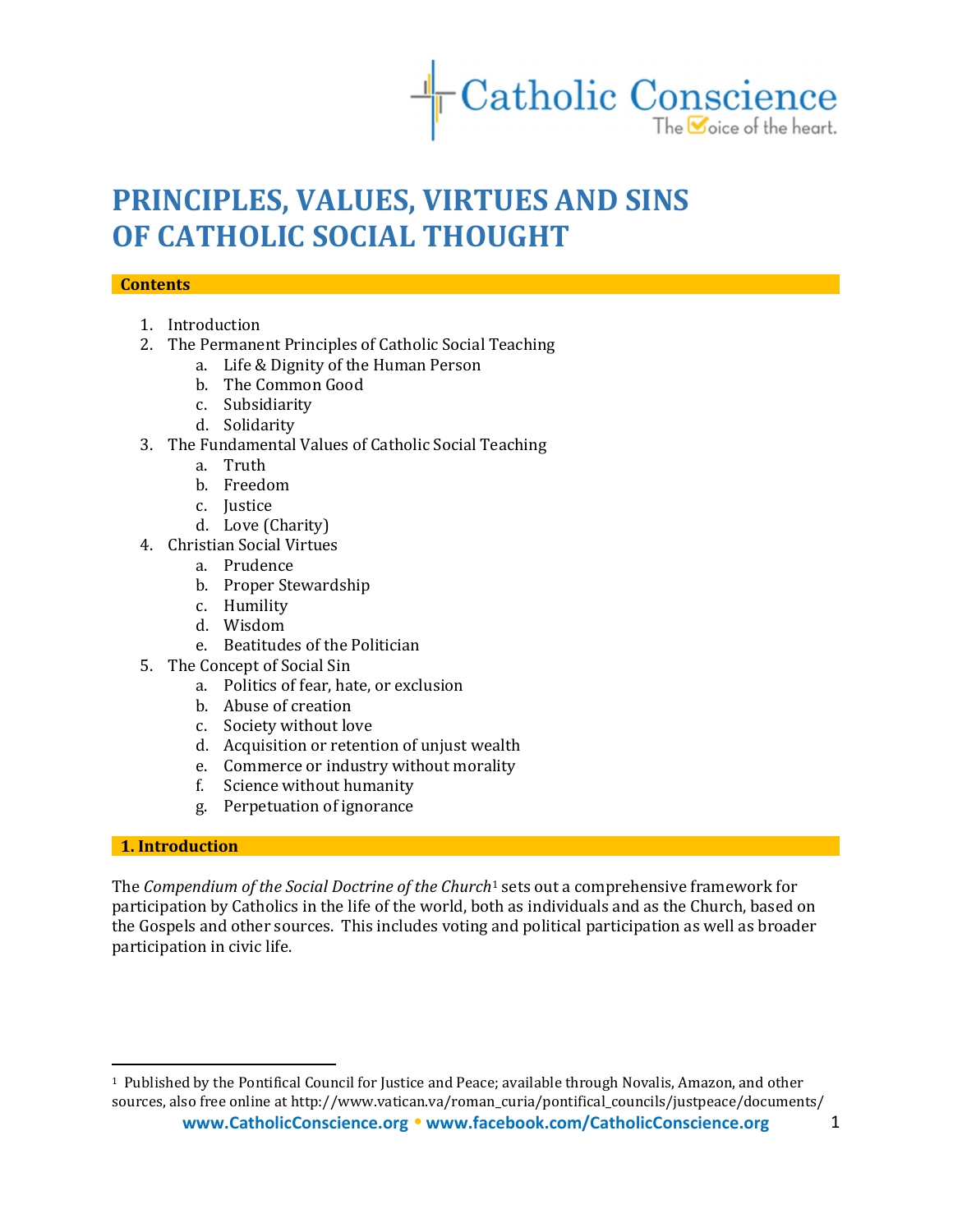

An over-riding concept is proper stewardship, which Christ taught us to practice both as individuals and as societies.2 His parable of the talents and comments on the judgment of nations are fundamental.

Our Catechism, the Popes and their teachings, and our Bishops also provide guidance.

Within the over-riding contexts of wisdom, charity, prudence and proper stewardship, the Compendium sets out four permanent principles and four fundamental values for social life. Both tradition and the Compendium supplement these principles and values with broader Christian virtues and the concept of social sin.

As members of Catholic Conscience, we should be familiar with each of these concepts, and strive constantly to put them into practice in our personal and civic lives. This means that we should always consider at least the following issues while making voting choices and other public decisions.

2. The Permanent Principles of Catholic Social Teaching

The Compendium speaks in terms of four permanent principles and four fundamental values. The permanent principles are:

- The Life & Dignity of the Human Person
- The Common Good
- Subsidiarity
- Solidarity

a. The Life & Dignity of the Human Person

The dignity of the human individual derives from the source and nature of this life, and our primary universal mission within it: to seek truth, which for Catholics is God, and to grow more like God by attempting to grow closer to Him.

If this is our life's work, and if it is everyone else's life work also, then it follows that we can neither take part nor acquiesce, in any action which might hinder it, either as individuals or society.

Ergo, the dignity of the human person intimately involves questions of:

- The sanctity of human life, from conception to natural death God made us, God still owns us. It is not for us to decide when we, or others, will die.
- Human rights & duties arise immediately from the dignity God has granted every human being. We are all made in His likeness. "The ultimate source of human rights is not found in the mere will of human beings, in the reality of the State, in public powers, but in man himself and in God his Creator." Compendium [153] With rights come corresponding

l 2 See, e.g., Matthew 25:14-46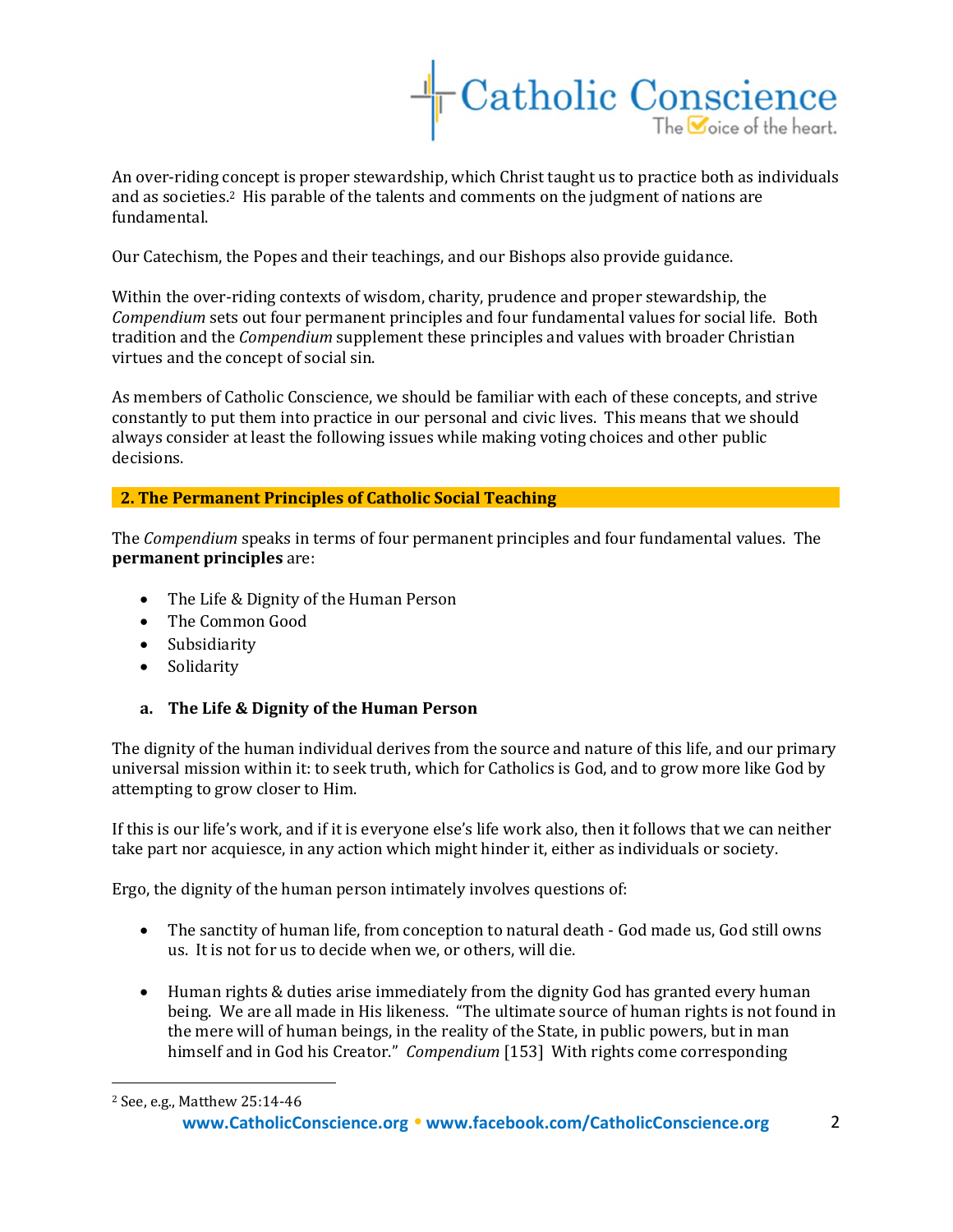

duties: to love God, and to love one another as God has loved us.

 Dignity of work: it requires effort for human beings to survive on this planet. It is incumbent on each of us to do what we can, first to care for ourselves, and then to help others who are in need. In doing so we grow closer to God: we increase our dignity. Compendium [270]

It is incumbent on society to ensure that all are encouraged to practice good stewardship and charity by working, and that opportunities for adequately-compensated, rewarding work are available to individuals who are willing to work.

#### b. The Common Good

The "common good" means "the sum total of social conditions which allow people, either as groups or as individuals, to reach their fulfilment more fully and more easily." Compendium [164] "…These demands concern above all the commitment to peace, the organization of the State's powers, a sound juridical system, the protection of the environment, and the provision of essential services to all, some of which are at the same time human rights: food, housing, work, education and access to culture, transportation, basic health care, the freedom of communication and expression, and the protection of religious freedom. Nor must one forget the contribution that every nation is required in duty to make towards a true worldwide cooperation for the common good of the whole of humanity and for future generations also. Compendium [166]

"The common good of society is not an end in itself; it has value only in reference to attaining the ultimate ends of the person and the universal common good of the whole of creation. God is the ultimate end of his creatures and for no reason may the common good be deprived of its transcendent dimension, which moves beyond the historical dimension while at the same time fulfilling it. Compendium [170].

Fulfilment results from growing closer to God. Society must do nothing to interfere with the ability of individuals to seek God.

Examples of issues touching the common good include:

- Care for the environment & environmental sustainability to unjustly interfere with the rights of others, now living or in future generations, to use and benefit from nature's bounty, necessarily hinders their right to make choices in seeking the Creator. Carried far enough, such behavior threatens the survival of others. We must work to ensure that we leave others the same opportunities that were given to us.
- Economic justice & sustainability "God destined the earth and all it contains for all men and all peoples so that all created things would be shared fairly by all mankind under the guidance of justice tempered by charity… the original source of all that is good is the very act of God, who created both the earth and man, and who gave the earth to man so that he might have dominion over it by his work and enjoy its fruits. God gave the earth to the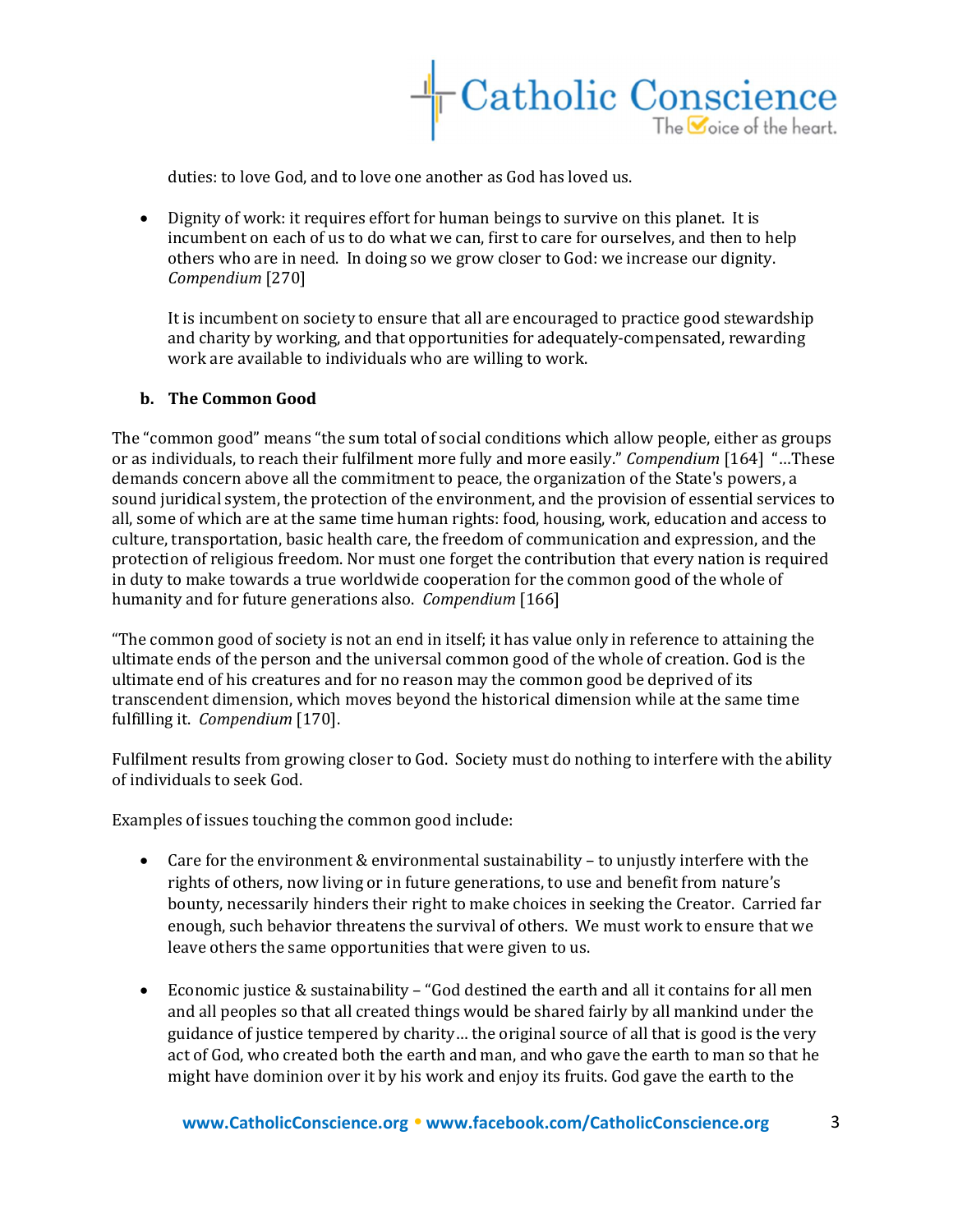

whole human race for the sustenance of all its members, without excluding or favoring anyone." Compendium [171]

 Commitment to peace – war, violence, and aggression interfere with the rights of people to seek God in their own way. We must encourage each other, individually and through our governments, to emphasize peacekeeping, peace building, the peaceful resolution of conflict, safety, and defense, rather than aggression and violence.

"A war of aggression is intrinsically immoral… To be licit, the use of force must correspond to certain strict conditions: the damage inflicted by the aggressor on the nation or community of nations must be lasting, grave and certain; all other means of putting an end to it must have been shown to be impractical or ineffective; there must be serious prospects of success; the use of arms must not produce evils and disorders graver than the evil to be eliminated. The power of modern means of destruction weighs very heavily in evaluating this condition… If this responsibility justifies the possession of sufficient means to exercise this right to defense, States still have the obligation to do everything possible "to ensure that the conditions of peace exist, not only within their own territory but throughout the world." Compendium [500]

 Citizenship and participation in society - It is up to each of God's children to use the gifts God has given us, including our social nature, to enhance our dignity by seeking to grow closer to God. To those living in democracies or other forms of participative society this carries a duty to use our voices not solely to benefit ourselves, but with due consideration of the needs and the good of others.

"Participation in community life is not only one of the greatest aspirations of the citizen, called to exercise freely and responsibly his civic role with and for others, but is also one of the pillars of all democratic orders and one of the major guarantees of the permanence of the democratic system. Democratic government, in fact, is defined first of all by the assignment of powers and functions on the part of the people, exercised in their name, in their regard and on their behalf. It is therefore clearly evident that every democracy must be participative. This means that the different subjects of civil community at every level must be informed, listened to and involved in the exercise of the carried-out functions." Compendium [190]

## c. Subsidiarity: Things should be done, and decided, in such ways as to ensure that individuals are empowered to make their own decisions, wherever possible

"It is impossible to promote the dignity of the person without showing concern for the family, groups, associations, local territorial realities; in short, for that aggregate of economic, social, cultural, sports-oriented, recreational, professional and political expressions to which people spontaneously give life and which make it possible for them to achieve effective social growth."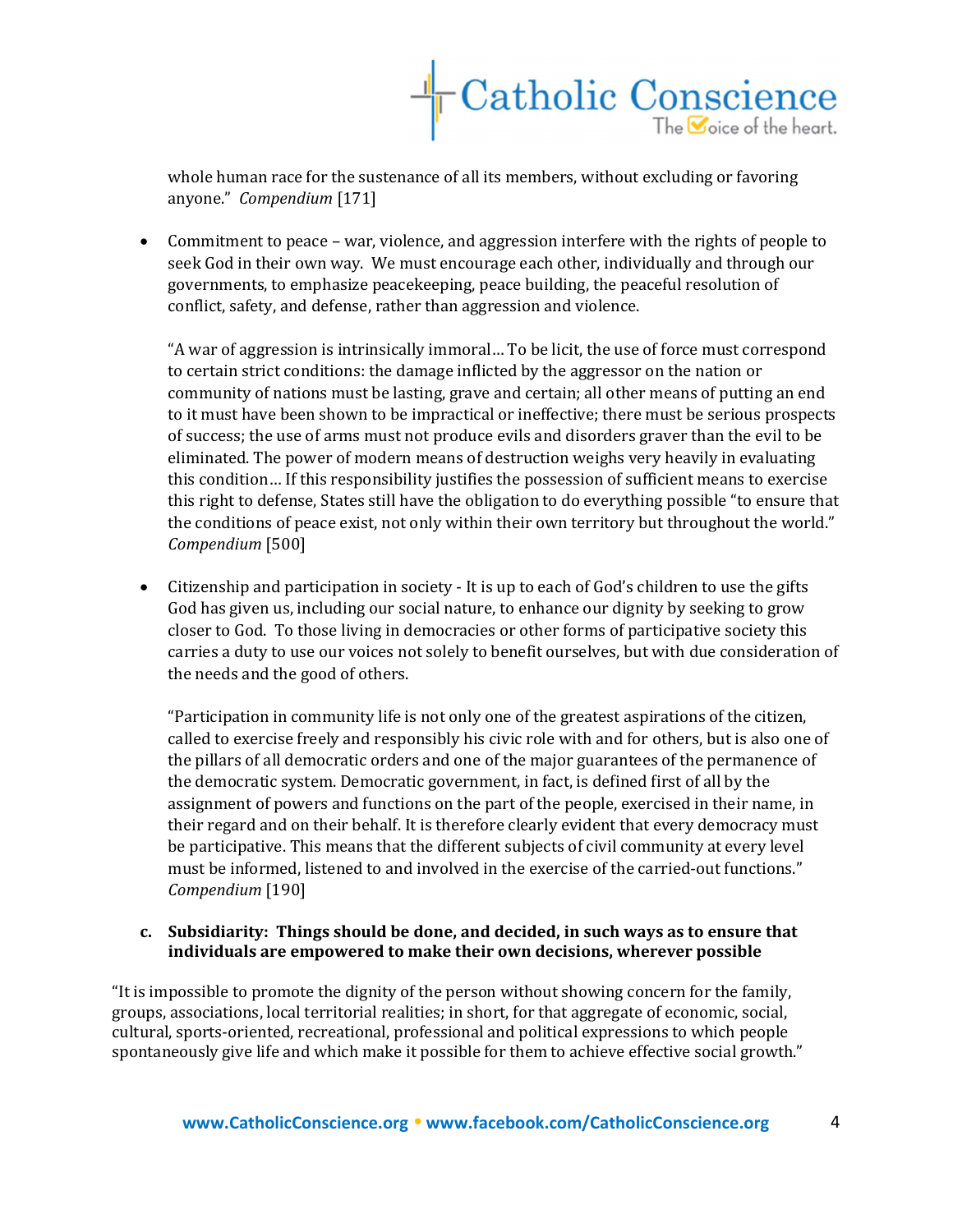

"Subsidiarity is among the most constant and characteristic directives of the Church's social doctrine and has been present since the first great social encyclical." Compendium [185]

Corporations, governments, and other organizations should not be larger than is necessary to accomplish their legitimate purpose; and decisions should be pushed as far down to lower levels as possible, so as to enable individuals and small groups to apply their gifts to the search for God.

- International organizations should not make decisions that can responsibly be left to national governments.
- National governments should not make decisions that can responsibly be left to provincial or local governments.
- Governments should not take on work that can be responsibly done by private individuals and organizations – this deprives individuals and organizations of opportunities to practice charity and the dignity of work.
- Governments should not decide things for individuals or organizations that can responsibly be left to decide them for themselves.

## d. Solidarity: Interdependence between peoples and societies

Solidarity consists in acknowledgement that all humans are interdependent: we are dependent upon one another. We are all unique members of the one body of Christ.

Solidarity is an authentic moral virtue, not a "feeling of vague compassion or shallow distress at the misfortunes of so many people, both near and far. On the contrary, it is a firm and persevering determination to commit oneself to the common good. That is to say to the good of all and of each individual, because we are all really responsible for all." Compendium [193]

"Solidarity must be seen above all in its value as a moral virtue that determines the order of institutions. On the basis of this principle the "structures of sin" [i.e., social sins – see below] that dominate relationships between individuals and peoples must be overcome. They must be purified and transformed into structures of solidarity through the creation or appropriate modification of laws, market regulations, and juridical systems. " Compendium [193]

• Migration

"The problem of refugees [and other migrants] must be confronted at its roots, that is, at the level of the very causes of exile. The first point of reference should not be the interests of the State, or national security but the human person, so that the need to live in community, a basic requirement of the very nature of human beings, will be safeguarded.

"Progress in the capacity to live together within the universal human family is closely linked to the growth of a mentality of hospitality. Any person in danger who appears at a frontier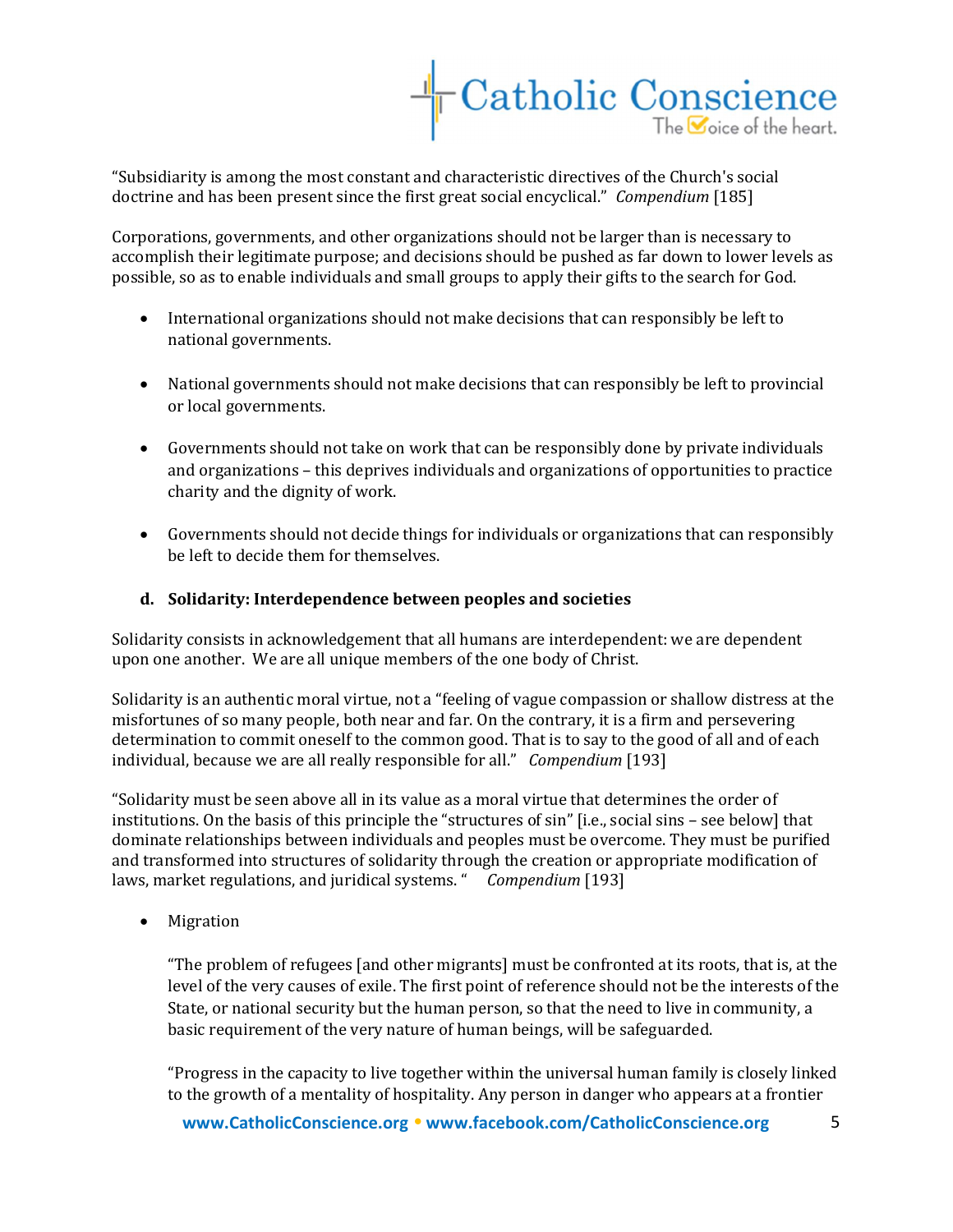

has a right to protection. In order to make it easier to determine why such people have abandoned their country, as well as to adopt lasting solutions, a renewed commitment is needed to produce internationally acceptable norms for territorial asylum."<sup>3</sup>

- **•** Divisiveness
- Oppression and economic exploitation; slavery and human trafficking
- Citizenship and participation in society

### 3. The Fundamental Values of Catholic Social Teaching

The Compendium speaks in terms of four permanent principles and four fundamental values. The fundamental values are:

- Truth
- Freedom
- Justice
- Love (Charity)

## a. Truth

"Men and women have the specific duty to move always towards the truth, to respect it and bear responsible witness to it. Living in the truth has special significance in social relationships. In fact, when the coexistence of human beings within a community is founded on truth, it is ordered and fruitful, and it corresponds to their dignity as persons." Compendium [198]

"Modern times call for an intensive educational effort and a corresponding commitment on the part of all so that the quest for truth cannot be ascribed to the sum of different opinions, nor to one or another of these opinions." Compendium [198]

## b. Freedom

"Freedom is the highest sign in man of his being made in the divine image and, consequently, is a sign of the sublime dignity of every human person... Every human person, created in the image of God, has the natural right to be recognized as a free and responsible being. All owe to each other this duty of respect. The right to the exercise of freedom, especially in moral and religious matters, is an inalienable requirement of the dignity of the human person." Compendium [199]

## c. Justice

l

"According to its most classic formulation, justice consists in the constant and firm will to give their due to God and neighbor… The Church's social Magisterium constantly calls for the most classical

www.CatholicConscience.org • www.facebook.com/CatholicConscience.org 6 <sup>3</sup> Pontifical Council for the Pastoral Care of Migrants and Itinerant People, "Refugees: A Challenge to Solidarity."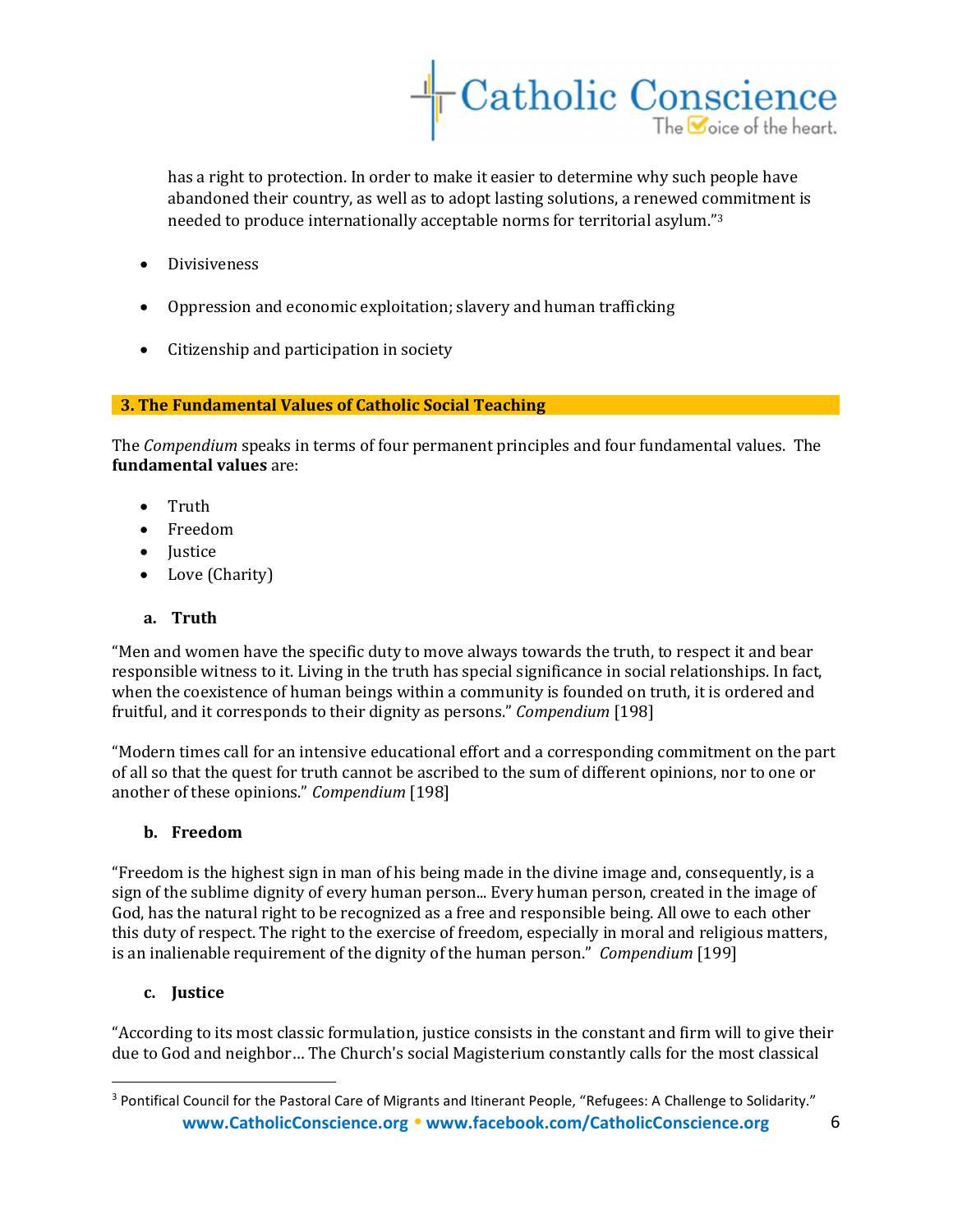

forms of justice to be respected: commutative, distributive and legal justice. Ever greater importance has been given to social justice, which represents a real development in general justice, the justice that regulates social relationships according to the criterion of observance of the law." Compendium [201]

#### d. Love

"Among the virtues… there exists a deep bond that must be ever more fully recognized. Love, often restricted to relationships of physical closeness or limited to merely subjective aspects of action on behalf of others, must be reconsidered in its authentic value as the highest and universal criterion of the whole of social ethics… It is from the inner wellspring of love that the values of truth, freedom and justice are born and grow. Human life in society is ordered, bears fruits of goodness and responds to human dignity when it is founded on truth; when it is lived in justice, that is, in the effective respect of rights and in the faithful carrying out of corresponding duties; when it is animated by selflessness, which makes the needs and requirements of others seem as one's own and intensifies the communion of spiritual values and the concern for material necessities; when it is brought about in the freedom that befits the dignity of men and women, prompted by their rational nature to accept responsibility for their actions. These values constitute the pillars which give strength and consistency to the edifice of life and deeds: they are values that determine the quality of every social action and institution." Compendium [204, 205]

Love presupposes and transcends justice, which "must find its fulfilment in charity." Compendium [206]

#### 4. Christian Social Virtues

The social doctrine of the Church is informed by tradition and the Gospels, which provide virtues that apply to social as well as personal actions. These virtues include:

- Prudence
- Proper Stewardship
- Humility
- Wisdom

#### a. Prudence

Prudence enables discernment of the true good in every circumstance, and selection of the right means for achieving it. "We can identify three distinct moments as prudence is exercised to clarify and evaluate situations, to inspire decisions and to prompt action. The first moment is seen in the reflection and consultation by which the question is studied and the necessary opinions sought. The second moment is that of evaluation, as the reality is analyzed and judged in the light of God's plan. The third moment, that of decision, is based on the preceding steps and makes it possible to choose between the different actions that may be taken." Compendium [547]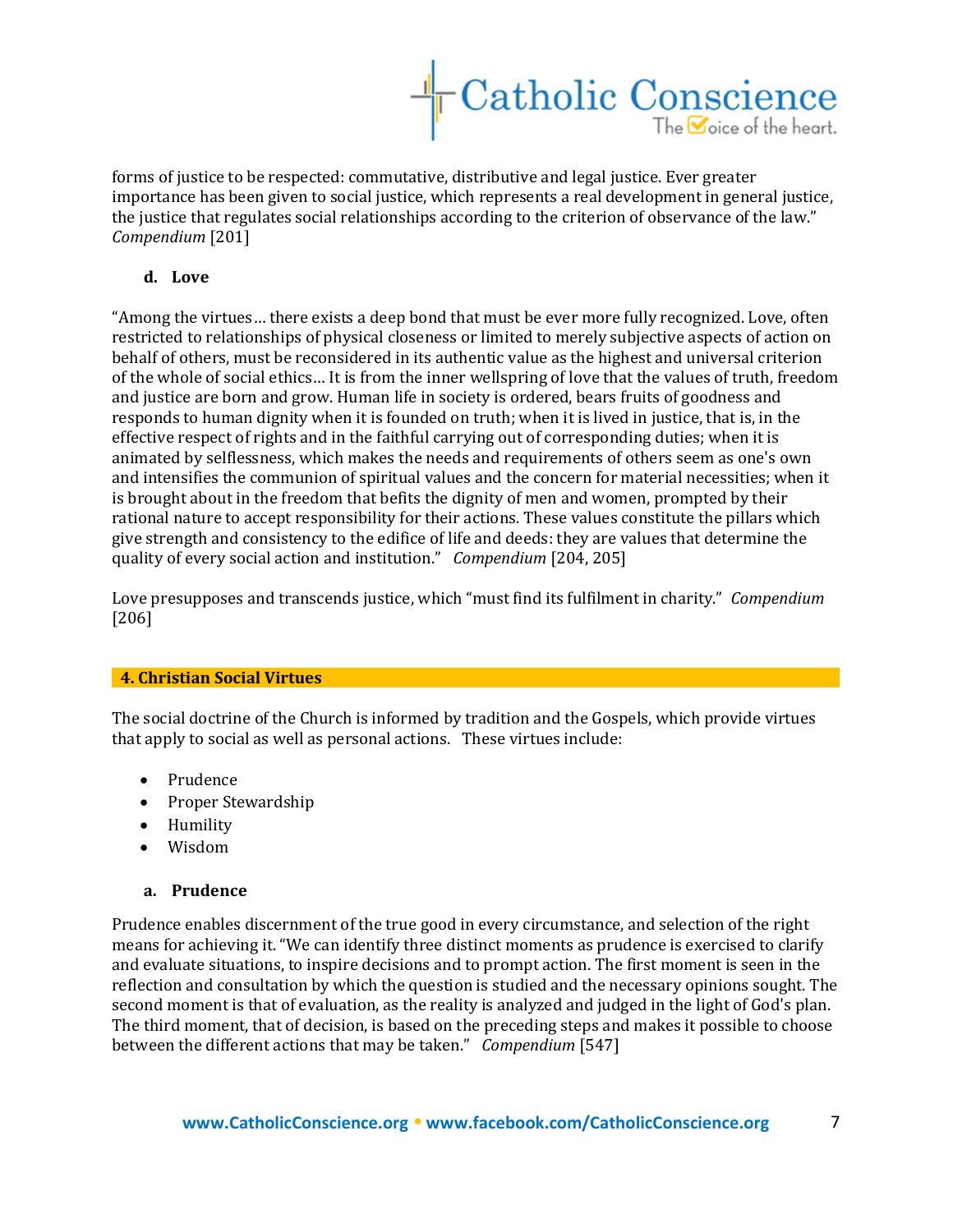

"Prudence makes it possible to make decisions that are consistent, and to make them with realism and a sense of responsibility for the consequences of one's action. The rather widespread opinion that equates prudence with shrewdness, with utilitarian calculations, with diffidence or with timidity or indecision, is far from the correct understanding of this virtue. It is a characteristic of practical reason and offers assistance in deciding with wisdom and courage the course of action that should be followed, becoming the measure of the other virtues. Prudence affirms the good as a duty and shows in what manner the person should accomplish it. In the final analysis, it is a virtue that requires the mature exercise of thought and responsibility in an objective understanding of a specific situation and in making decisions according to a correct will." Compendium [548]

"The Church's social doctrine must become an integral part of the ongoing formation of the lay faithful." Compendium [549]

### b. Proper Stewardship

Prudence teaches us that our first task in life is to seek the truth of what this life is all about. For Catholics, that leads directly to God, who created us, and to a search for God's intentions for us.

In Chapter 25 of the Gospel of Matthew, Christ explained to us that God, the creator, is still the owner of creation. We are simply his stewards, and are meant to use the many gifts God has entrusted to us for God's purposes. This includes each of the gifts God has given us in common, in addition to the various levels of intelligence, ability, health, longevity, and wealth that have been entrusted to us individually. We are meant to use all of these gifts for God's purposes.

In Chapter 22 of the Gospel of Matthew, Christ taught us that God's expectations are that we will each love God with all our heart, all our mind, and all our soul; and that we will do that best by looking after one another, and enabling each other to put our gifts to work for God.

Finally, in Chapter 25 of Matthew, Christ sternly warned us that we will be judged, as nations, on the basis of the care that we have offered to one another.

Both individually and socially, human beings have a deep duty of proper stewardship.

#### c. Humility

St. Thomas Aquinas defines humility as "consisting in keeping oneself within one's own bounds, not reaching out to things above one, but submitting to one's superior." Summa Contra Gent., bk. IV, ch. Lv.

In his message for the 52nd World Day of Peace on January 1, 2019, Pope Francis noted that "Jesus tells us that, 'if anyone would be first, he must be last of all and servant of all' (Mk 9:35). In the words of Pope Paul VI, 'to take politics seriously at its different levels – local, regional, national and worldwide – is to affirm the duty of each individual to acknowledge the reality and value of the freedom offered him to work at one and the same time for the good of the city, the nation and all mankind'."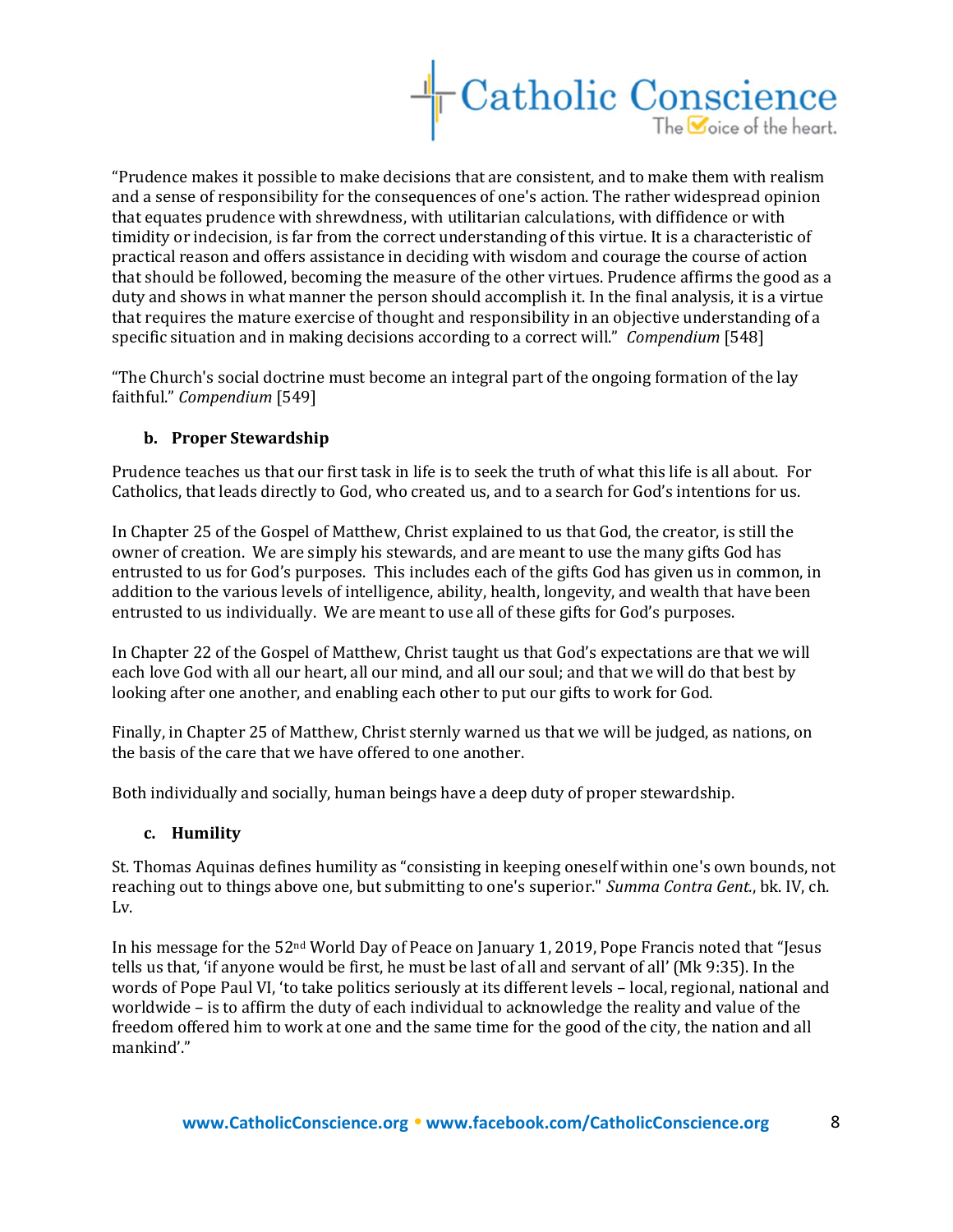

## d. Wisdom

The Church proclaims that Christ, the conqueror of death, reigns over the universe that he himself has redeemed. His kingdom includes even the present times and will end only when everything is handed over to the Father and human history is brought to completion in the final judgment. (cf. 1) Cor 15:20-28).

Christ reveals to human authority, always tempted by the desire to dominate, its authentic and complete meaning as service. God is the one Father, and Christ the one Teacher, of all mankind, and all people are brothers and sisters. Sovereignty belongs to God. The Lord, however, "has not willed to reserve to himself all exercise of power. He entrusts to every creature the functions it is capable of performing, according to the capacities of its own nature. This mode of governance ought to be followed in social life.

"The way God acts in governing the world, which bears witness to such great regard for human freedom, should inspire the wisdom of those who govern human communities. They should behave as ministers of divine providence." Compendium [383]

### e. Beatitudes of the Politician

In his message for the 52nd World Day of Peace on January 1, 2019, Pope Francis recalled us to the Beatitudes of the Politician proposed by Vietnamese Cardinal Cardinal François-Xavier Nguyễn Vãn Thuận:

- Blessed be the politician with a lofty sense and deep understanding of his role.
- Blessed be the politician who personally exemplifies credibility.
- Blessed be the politician who works for the common good and not his or her own interest.
- Blessed be the politician who remains consistent.
- Blessed be the politician who works for unity.
- Blessed be the politician who works to accomplish radical change.
- Blessed be the politician who is capable of listening.
- Blessed be the politician who is without fear.

#### 5. The Concept of Social Sin

The principles, values, and virtues taught by the Church consist in relatively broad, positive, general exhortations to seek and do good. In keeping with the requirements of subsidiarity, the Church acknowledges and encourages the desirability of public debate concerning the manner in which its teachings should be applied.

The Church also recognizes, however, that even within the confines of proper debate and diversity in application of its principles, there exist limits on what can legitimately be considered proper moral behavior. Accordingly the Church acknowledges the concept of social, or "structural" sin.

"…[W]e can speak of personal and social sin. Every sin is personal under a certain aspect; under another, every sin is social, insofar as and because it also has social consequences… taking into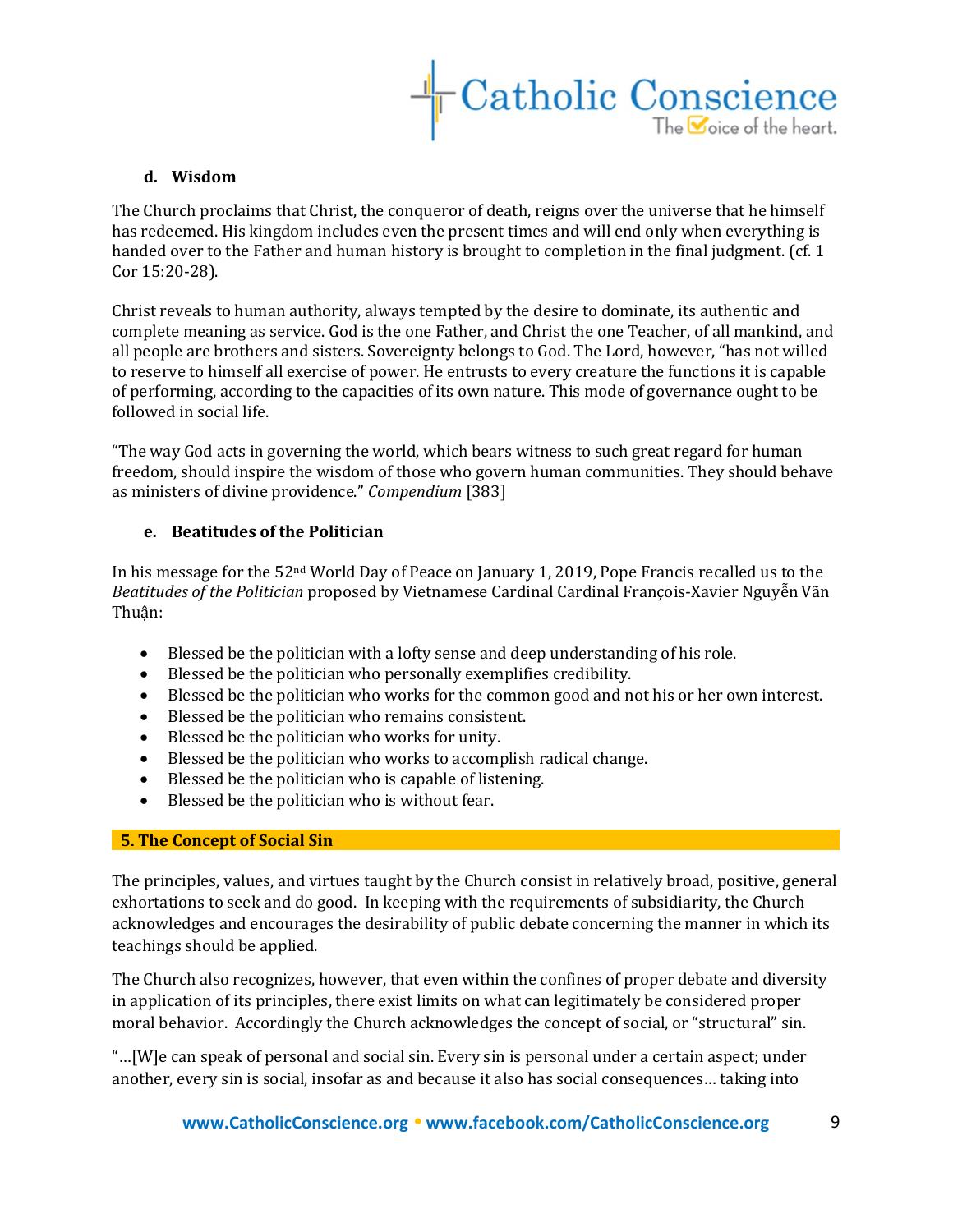

account the fact that 'by virtue of human solidarity which is as mysterious and intangible as it is real and concrete, each individual's sin in some way affects others.'" Compendium [117]

"It is not, however, legitimate or acceptable to understand social sin… [as cancelling] the personal component by admitting only social guilt and responsibility. At the bottom of every situation of sin there is always the individual who sins." Compendium [117]

The concept of social sin has deep roots in the Gospel. Christ indicated very clearly at Matthew 25:31-46 that nations will be judged on the manner in which they have treated the weakest, poorest, and most abused.

Social sin includes "every sin against the rights of the human person, starting with the right to life, including that of life in the womb, and every sin against the physical integrity of the individual; every sin against the freedom of others, especially against the supreme freedom to believe in God and worship him; and every sin against the dignity and honor of one's neighbor. Every sin against the common good and its demands, in the whole broad area of rights and duties of citizens, is also social sin." Compendium [118]

"Actions and attitudes opposed to the will of God and the good of neighbor, as well as the structures arising from such behavior, appear to fall into two categories today: on the one hand, the allconsuming desire for profit, and on the other, the thirst for power, with the intention of imposing one's will upon others. In order to characterize better each of these attitudes, one can add the expression: 'at any price.'" Compendium [119]

## Seven Social Sins

The concept of a grouping of seven social sins, as a complement to the traditional seven deadly sins of the individual, originated in a sermon delivered by Canon Frederick Donaldson of Westminster Abbey in 1925. Canon Donaldson's listing was adapted by Mohandas Gandhi in the struggle for Indian independence.

In 2008, Bishop Gianfanco Girotti, the Apostolic Penitentiary of the Vatican, provided a modified list.

The following listing was created by Catholic Conscience, with reference to the earlier listings of Canon Donaldson and Bishop Girotti, and with special reference to the Compendium:

- 1. Politics of fear, hate, or exclusion:
	- Government by fear, division, or abuse.
	- Derogation of conscience rights.
	- Interference with free, responsible speech.
	- Military or police aggression.
	- Disrespect of future generations through the creation of non-sustainable social, economic, or legal structures.
- 2. Misuse of Creation:
	- Abuse of the environment.